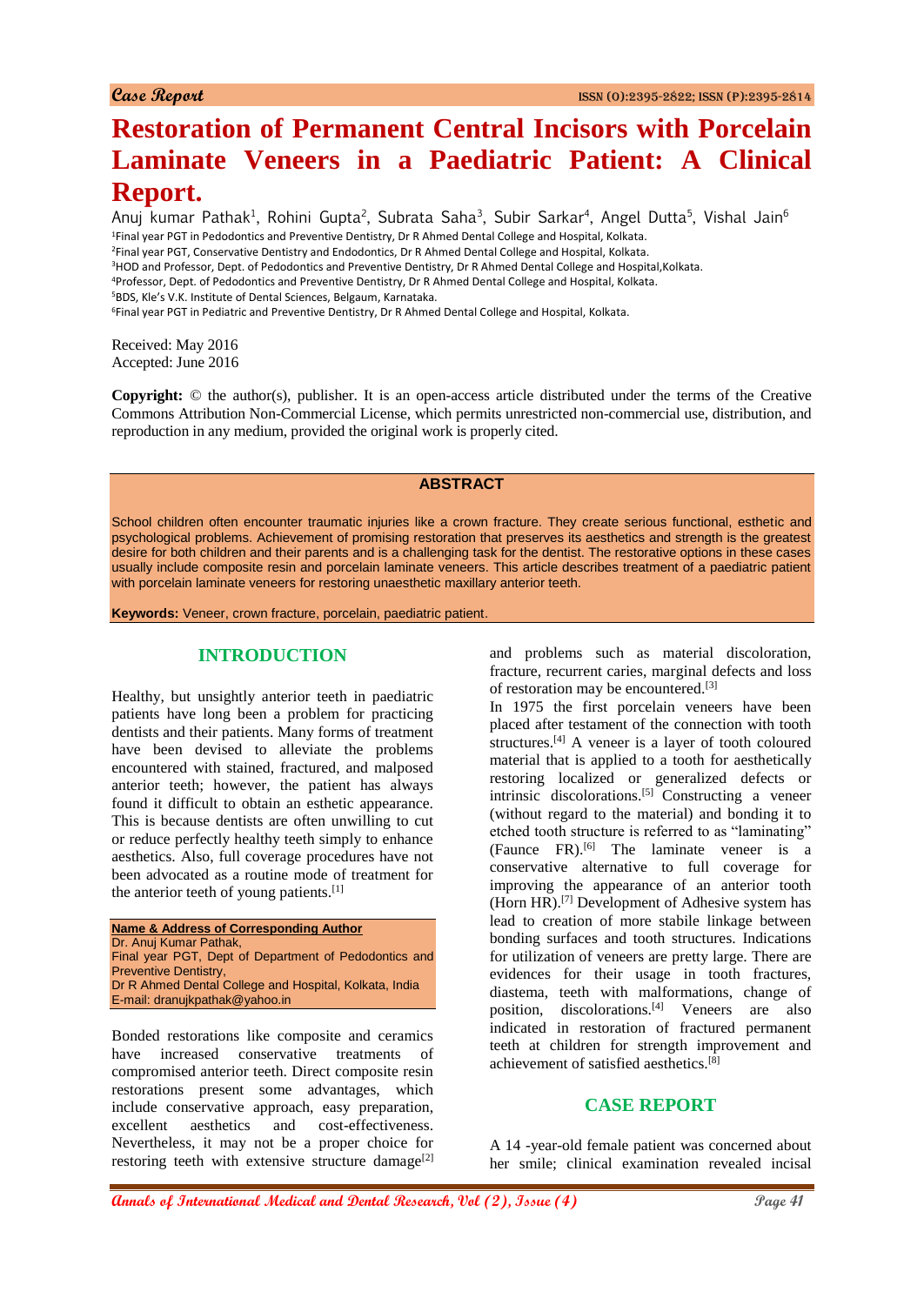### **Pathak et al; Porcelain Laminte Veneers in a Pediatric Patient**

edge fractures of upper central incisors with a history of a minor accident a few years ago .[Figure 1 and 2] Electric pulp tests gave positive results so the treatment perspective was completely aesthetic. After a complete radiological [Figure 3] and photographic documentation was collected, Porcelain laminate veneers were selected as the restorative option for both permanent central incisors.

The least invasive preparation with maximal preservation of enamel was performed [Figure 4]. For the incisal edge preparation, incisal lingual wrap design was carried out [Figure 5]. It had three objectives. Firstly to increase resistance to incisal fractures, secondly to distribute the occlusal loads over a wider surface area, and finally to achieve an aesthetic incisal part of the porcelain veneer. An incisal lingual wrap preparation also helps to guide seating of veneers during placement. A light chamfer finish line was created at the level of gingival margin using a round-end diamond bur in a high-speed hand-piece. After placement of retraction cord (#000, Ultradent), the final impression was made using polyvinyl siloxane impression material (3M ESPE) with the two-stage impression technique [Figure 6]. At the end of the session, temporary veneers were made and fixed after spot etching of both central incisors.



**Figure 1**: Extra oral pre treatment photograph.



**Figure 3**: IOPA Radiograph of maxillary Central incisors



**Figure 4**: Intraoral Photograph after tooth preparation



**Figure 2**: Intra oral pre treatment photograph.



**Figure 5**: Incisal lingual Wrap Ptreaparation

**Annals of International Medical and Dental Research, Vol (2), Issue (4) Page 42**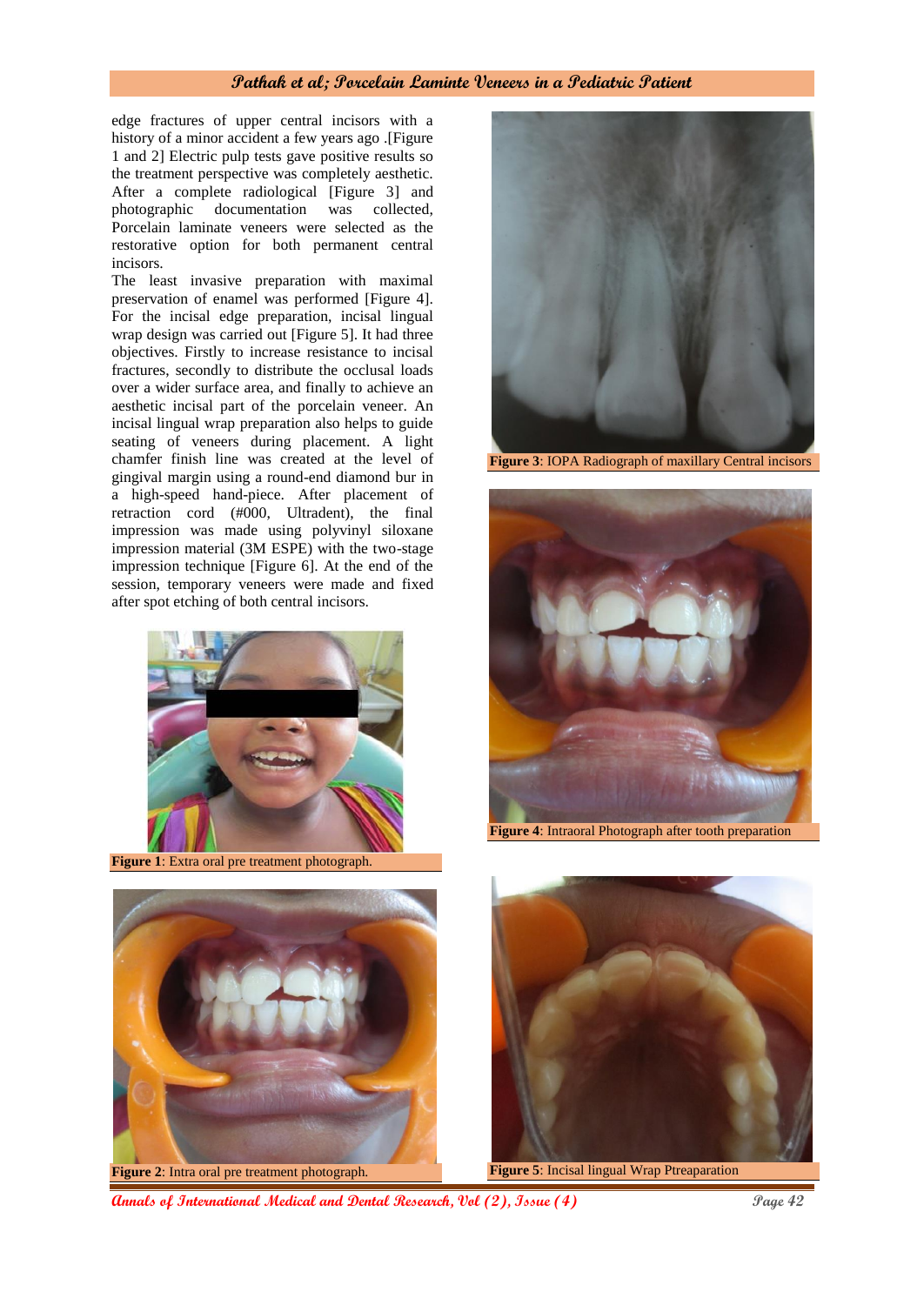## **Pathak et al; Porcelain Laminte Veneers in a Pediatric Patient**



After one week when the patient returned for placement of the final veneers, a try-in was carried out. The teeth were cleaned with pumice and dried and a transparent try-in paste was applied. The marginal adaptation was checked with a probe. As adaptation was found satisfactory, adhesive cementation was performed. The dental enamel surface and the inner veneer surfaces were etched before luting. The first one was etched with 38% phosphoric acid for 30 seconds , then a universal dental adhesive (Scotchbond Universal, 3M ESPE) was applied using a micro brush. The veneer surface was etched with 10% HF after which a silane coupling agent (ESPE-Sil, 3M ESPE) was used to facilitate the creation of high bond strength to the cement. After application of bonding agent , dual cure resin composite material was used as the luting agent (ParaCore, Colt`ene ) and applied to the inner surface of veneers. Restorations were gently seated on their respective teeth preparations and pressure was applied in order to facilitate adaptation and flow of the luting agent. Excess resin cement was carefully removed using a sickle shaped scaler. The entire cementation procedure was performed in two steps: first on left central incisor and then repeated on the right central incisor. After photo polymerization was completed, a number 12 surgical blade and a dental probe were used to remove the residual remnants of cement the margins. Flossing was performed at the interproximal areas to confirm patency at the contact. Finally, occlusal adjustments were done in order to distribute light occlusal contacts on enamel portion of palatal surfaces of two central incisors in maximum intercuspation position and centric relation.

Extraoral views of the postoperative smile enhancement at the follow-up, one week after the cementation procedure, are shown in the figures [Figure 7 and 8]. The final result met the patient's expectations and the obtained gingival health status, along with the resolution of initial esthetic

issues and nice integration of indirect restorations, confirmed the success of this anterior dentition rehabilitation.



**Figure 7**: Post treatment Extroral photographs



#### **DISCUSSION**

The cosmetic improvement of the smile can be done with both direct<sup>[9]</sup> and indirect techniques<sup>[10]</sup>; the latter procedures might require more than one appointment but are preferred when multiple teeth are involved in the treatment plan and accurate tooth reshaping or colour matching is needed . Pre visualization of the final esthetic result is possible only with the indirect techniques and is extremely useful so that desires and preferences related to the new smile can be discussed before carrying out irreversible teeth preparations.[11] .While in the past full-crowns were indicated in similar clinical scenarios, the improvement in adhesive technologies has given way to more conservative treatments. Composite veneers can stand unchanged from 2 upto 13 years in good hygiene and minimal harmful habits.<sup>[12]</sup> Micro filled